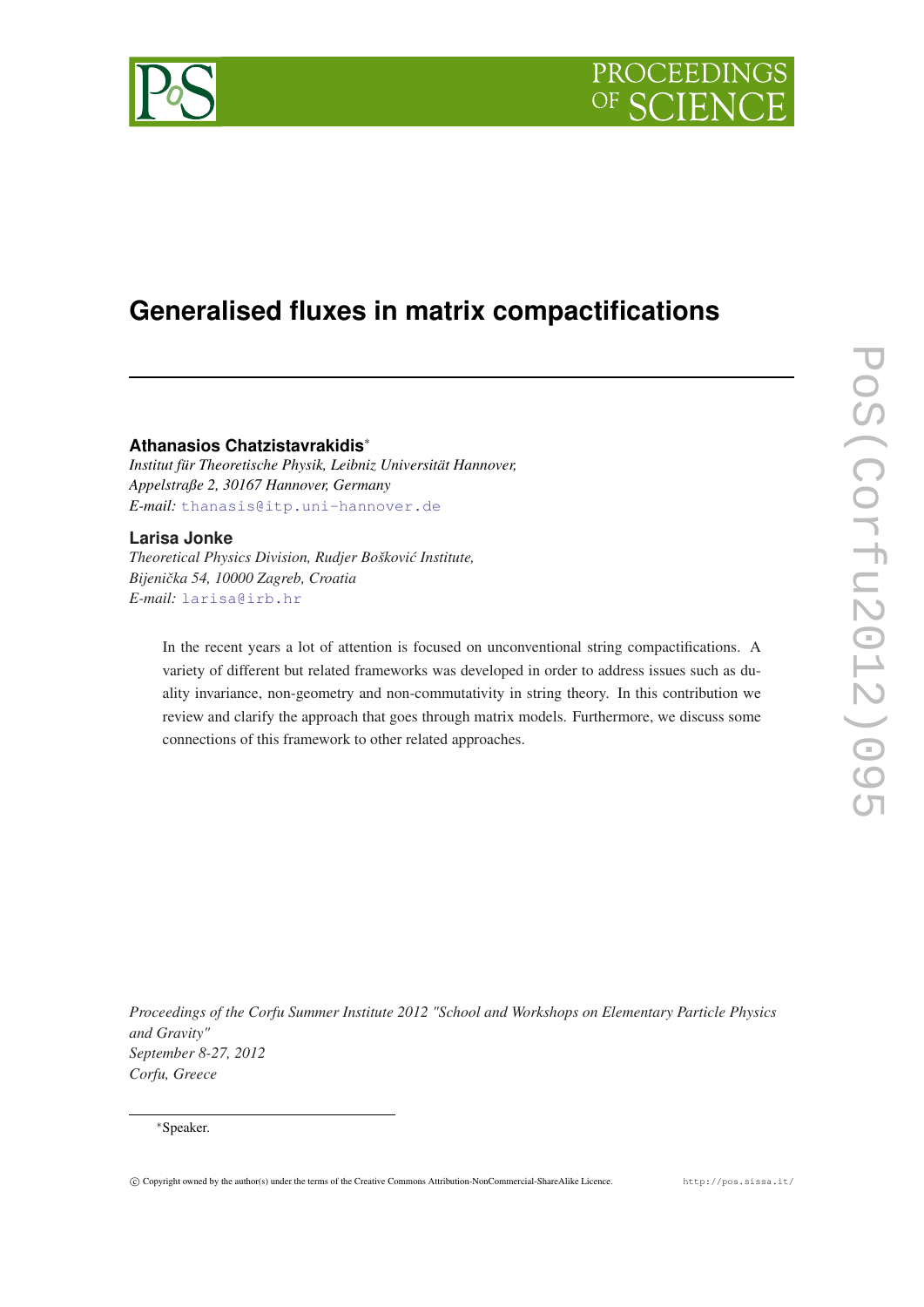## 1. Introduction and discussion

The low-energy limit of perturbative string theories is described by particular ten-dimensional supergravities, which are very useful in the study of string compactifications. However, unlike supergravity, string theory is not a field theory. Therefore it has properties, mainly related to the finite string length, which cannot be directly captured by vanilla low-energy supergravity. Such properties include the existence of winding modes of the string, string dualities, non-geometry and relations to non-commutative geometry to name a few. Their role in string compactifications is under investigation, which led to the development of several new frameworks and techniques. Indeed, the above issues were addressed systematically in the doubled formalism [[1](#page-13-0)] and in particular with the construction of T-folds and twisted doubled tori [\[2,](#page-13-0) [3](#page-13-0)]. Moreover, techniques from generalised complex geometry [[4](#page-13-0)] have also proven to be useful in this context [[5](#page-13-0), [6](#page-13-0), [7\]](#page-13-0). A powerful framework where both the doubled formalism and generalised geometry come into play is double field theory [\[8\]](#page-13-0). However, it should be mentioned that the above frameworks, albeit capturing more properties of the fundamental string theory than vanilla supergravity does, are effective theories too. At a more fundamental level, use of conformal field theory methods and sigma models have also provided interesting insights [\[9,](#page-13-0) [10,](#page-13-0) [11](#page-13-0), [12](#page-13-0)]. Here we would like to argue that a fundamental framework where unconventional string compactifications can be studied is matrix models. Such an approach was initially pursued in Ref. [\[13](#page-13-0)] and more recently in Refs. [\[14,](#page-13-0) [15](#page-13-0)].

The motivation to use matrix models in order to study unconventional string compactifications is manifold. Certain matrix models, with prime examples the BFSS and IKKT models [[16](#page-13-0), [17\]](#page-13-0), grew out from efforts to understand second quantization of strings and there is evidence that they can be considered as non-perturbative definitions of M theory or superstrings (some reviews on the topic are Refs. [[18,](#page-13-0) [19,](#page-13-0) [20\]](#page-13-0)). It is advantageous that such models are non-perturbative, quantum theories where non-commutative structures naturally appear [\[21](#page-13-0)]. Moreover, they are more than abstract constructions since they may be actually utilized for model building in particle physics and cosmology [[22](#page-13-0), [23,](#page-13-0) [24\]](#page-13-0) . Regarding compactifications, there are essentially two points of view. One way would be to directly define the matrix model on a compact manifold, while the other one involves imposing conditions to the degrees of freedom corresponding to different compactifications of the matrix model  $1$ . This second point of view was employed in Ref. [[26\]](#page-14-0), where toroidal matrix compactifications were studied and it was shown that there exist many interesting connections to non-commutative geometry. In particular, compactifications of matrix theory on non-commutative tori seem to point at a correspondence between deformation parameters of the tori and moduli of 11D supergravity [[26](#page-14-0), [27,](#page-14-0) [28\]](#page-14-0). Then it is reasonable to ask whether such a correspondence is relevant for compactifications with fluxes. Fluxes in string compactifications can be either purely geometric, related to the internal geometry of the compactification manifold, NSNS or RR fluxes, being expectation values of form fields, or the so-called non-geometric fluxes. The latter are dual cousins of the previous ones and they have been discussed extensively in the literature (see Ref. [[29\]](#page-14-0) and its citations). The purpose here is to review and clarify how such quantities can be traced in matrix compactifications.

<sup>&</sup>lt;sup>1</sup>It is worth mentioning another approach which is different in spirit than traditional string compactifications [[25\]](#page-14-0). In this approach spacetime structures are viewed as compact brane-like solutions of matrix models embedded in flat ten-dimensional ambient spacetime.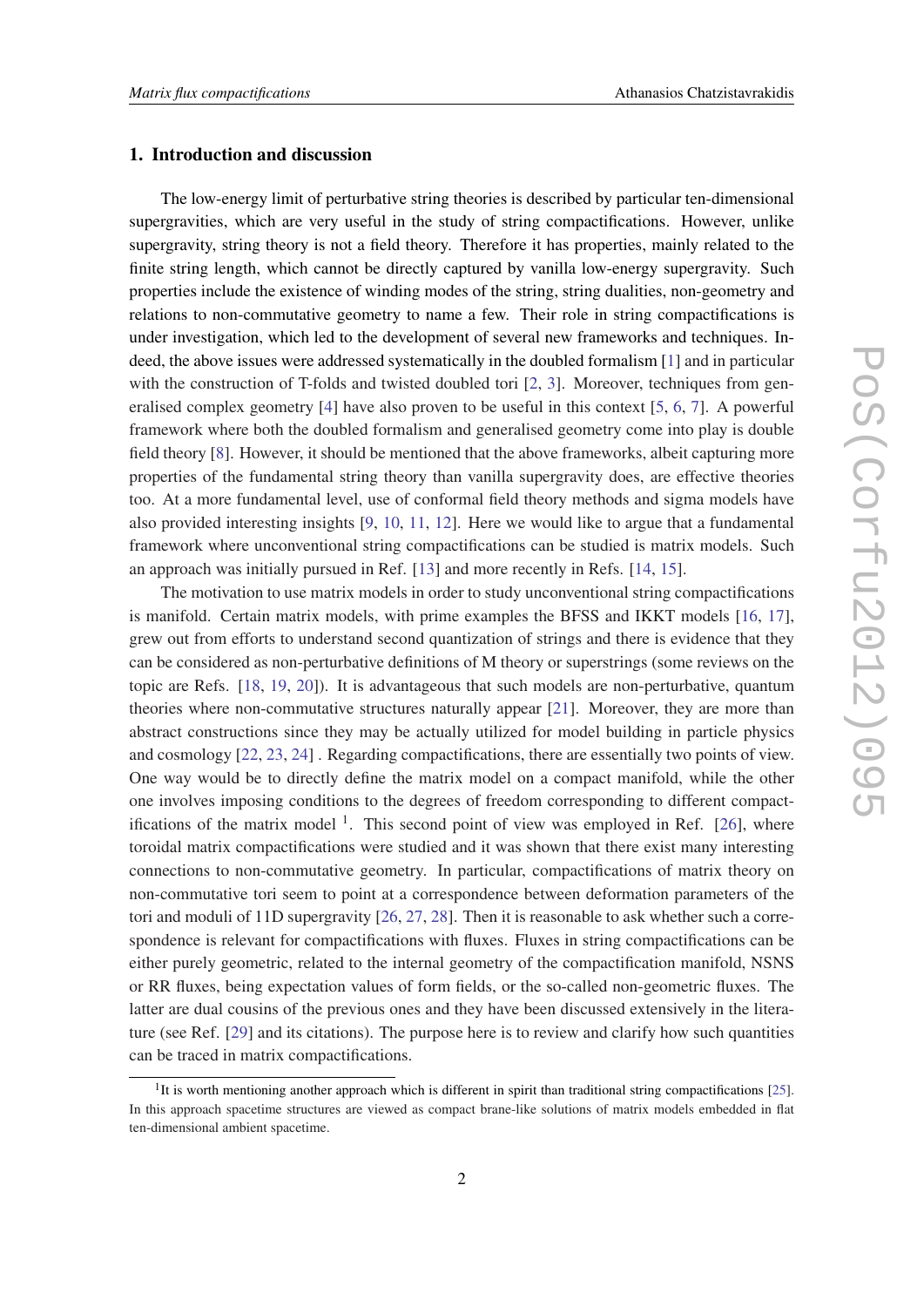A convenient starting point is to determine and solve the conditions which define a matrix compactification on nilmanifolds. The latter are smooth parallelizable manifolds with non-trivial geometry which incorporate geometric fluxes and they have played a distinguished role in string compactifications [[30,](#page-14-0) [31](#page-14-0), [32,](#page-14-0) [33](#page-14-0), [34,](#page-14-0) [35](#page-14-0), [36](#page-14-0), [37\]](#page-14-0). Their study in the matrix model is tractable because they can be described as non-trivial toroidal fibrations. This picture emerges from their description as homogeneous spaces constructed as orbits of a lattice in a nilpotent Lie group<sup>2</sup>. The prototype example of such a construction is the 3D Heisenberg nilmanifold but there exist several more cases with richer geometry. This construction leads to a set of identification conditions, generalizing the ones of a standard torus, which can subsequently be imposed on the degrees of freedom of the matrix model in the same spirit as for the toroidal matrix compactifications of Ref. [[26\]](#page-14-0). Associated to matrix compactifications on nilmanifolds, one obtains particular operator algebras which can be represented in terms of phase space variables. In the T-dual picture one obtains a non-commutative Yang-Mills theory on a dual nilmanifold, as usual in matrix compactifications [[26,](#page-14-0) [28](#page-14-0), [39\]](#page-14-0).

Matrix compactifications on tori and nilmanifolds show that an important role in this context is played by phase space, as expected in a quantum-mechanical theory. Apart from the original degrees of freedom *X*, new objects  $\tilde{X}$  appear, a situation reminiscent of the appearance of winding modes when strings are compactified. This natural doubling can subsequently be used to examine other duality frames in matrix compactifications. Indeed, we argue that particular transformations lead to matrix compactifications which can be identified with situations where NSNS flux or nongeometric fluxes are present. We present two arguments in favour of this interpretation. The first is that the action of the operator algebras that we obtain on the generalized phase space of  $(X,\tilde{X})$ exhibits the structure of a class of twisted doubled tori as constructed in Refs. [[2](#page-13-0), [3\]](#page-13-0) in order to account for the corresponding geometric and non-geometric fluxes. Let us stress that we do not impose the conditions of these twisted doubled tori but they rather follow from the action of the operator algebras. Secondly, the formulae that provide the flux in each matrix compactification as derivation of the commutator of the matrices are in exact correspondence with the ones found for the same fluxes in the context of double field theory [\[40](#page-14-0), [41,](#page-14-0) [42](#page-14-0), [43\]](#page-14-0). Therefore, each operator algebra is associated to some matrix compactification and each matrix compactification corresponds to a duality frame of a flux background in supergravity. This provides a picture of duality frames as different superselection sectors of the matrix model, accompanied with flux quantization which is part of the consistency of the compactification.

According to the above, some understanding of unconventional flux compactifications of string theory is possible within the framework of matrix models. Moreover, this formalism bears a lot of resemblance and is in agreement to other approaches. It is then reasonable to ask what more could we learn following this road that we could not learn in another way. This critical viewpoint brings us partially back to our motivation and partially to a discussion on future possibilities. From a motivational point of view, as already mentioned before, matrix models are not supposed to be effective theories but rather constructive definitions of string or M theory. If this is true, then understanding properties of string compactifications in this framework would be more valuable than in an effective theory. However, matrix models still need to prove their merit. A direction

<sup>2</sup>Relations between nilpotent Lie algebras and matrix models were studied systematically in Ref. [[38\]](#page-14-0).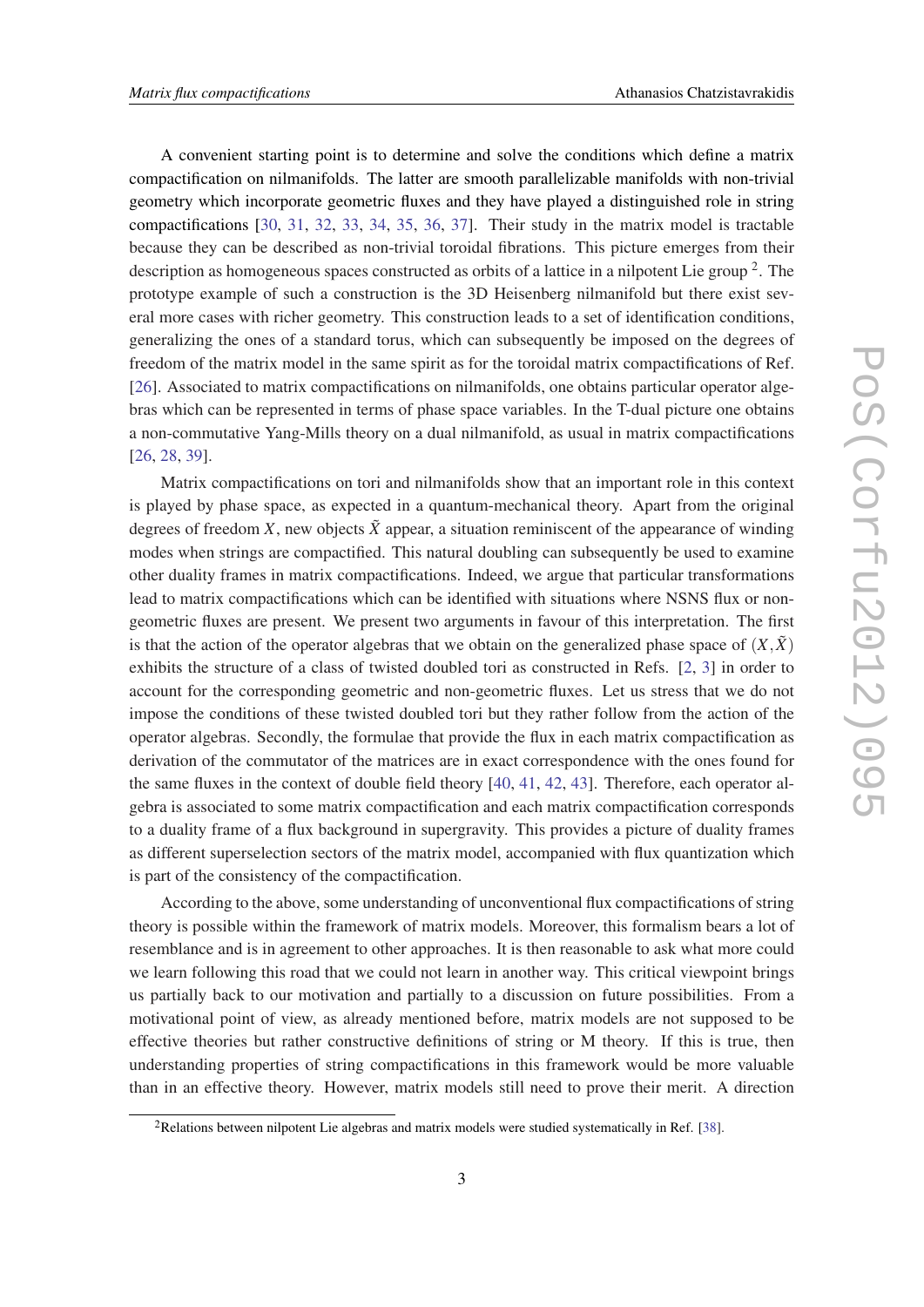<span id="page-3-0"></span>which we find interesting is to make an effort to describe genuinely non-geometric cases in the matrix model. What we mean here is that the non-geometric cases that are usually discussed possess duality frames where they become geometric. Since T-dual backgrounds are physically equivalent this means that they are not really new. What would be totally new is a non-geometry which cannot be geometrized in any duality frame (see the discussion in Ref. [\[44](#page-14-0)]). This issue was also discussed in Ref. [[45](#page-14-0)] in the context of general co-dimension 2 objects dubbed exotic branes. It would also be interesting to study the dynamics of such objects and matrix models might play a role in this too.

#### 2. Matrix compactification on the Heisenberg nilmanifold

## 2.1 Geometry of the unpolarized 3D nilmanifold

Let us examine the 3D nilmanifold based on the nilpotent Lie algebra  $g = (0,0,12)$  with corresponding group *G*. This notation means that the algebra has three generators  $T_i$ ,  $i = 1, 2, 3$  which satisfy the single commutation relation  $[T_1, T_2] = T_3$ . The only non-vanishing structure constants are therefore  $f_{12}^3 = -f_{21}^3 = 1$ . The Heisenberg nilmanifold is obtained as an orbit of a lattice  $\Gamma \subset G$ in *G*. It should be noted that there is some freedom on the construction of such an orbit. The most usual choice in the physics literature is the polarised one, where the nilmanifold takes the form of a 2-torus fibration over a circle. Here we consider instead a different parametrization, which is more convenient when abstract index notation is used.

Let us consider the following basis of left-invariant 1-forms,

$$
e1 = dx1,e2 = dx2,e3 = dx3 - \frac{1}{2}x1 dx2 + \frac{1}{2}x2 dx1,
$$
 (2.1)

which satisfy the Maurer-Cartan equations

$$
de^i + \frac{1}{2}f^i_{jk}e^j \wedge e^k = 0.
$$

There is a basis of dual vector fields on the tangent bundle of the nilmanifold, which is found to be

$$
e_1 = \partial_1 - \frac{1}{2}x^2 \partial_3,
$$
  
\n
$$
e_2 = \partial_2 + \frac{1}{2}x^1 \partial_3,
$$
  
\n
$$
e_3 = \partial_3.
$$
\n(2.2)

One can directly confirm that

$$
\langle e^i, e_j \rangle = \delta^i_j,
$$

where  $\langle \cdot, \cdot \rangle$  is the standard pairing between the algebra g and its dual algebra  $\mathfrak{g}^*$ . These 1-forms and vectors are defined on the corresponding group manifold *G*, which is the covering space of the nilmanifold, and they descend on the orbit  $\Gamma \backslash G$  under the following identifications:

$$
(x^1, x^2, x^3, \partial_1, \partial_2, \partial_3) \sim (x^1 + c^1, x^2 + c^2, x^3 + \frac{c^1}{2}x^2 - \frac{c^2}{2}x^1 + c^3, \partial_1 + \frac{c^2}{2}\partial_3, \partial_2 - \frac{c^1}{2}\partial_3, \partial_3).
$$
 (2.3)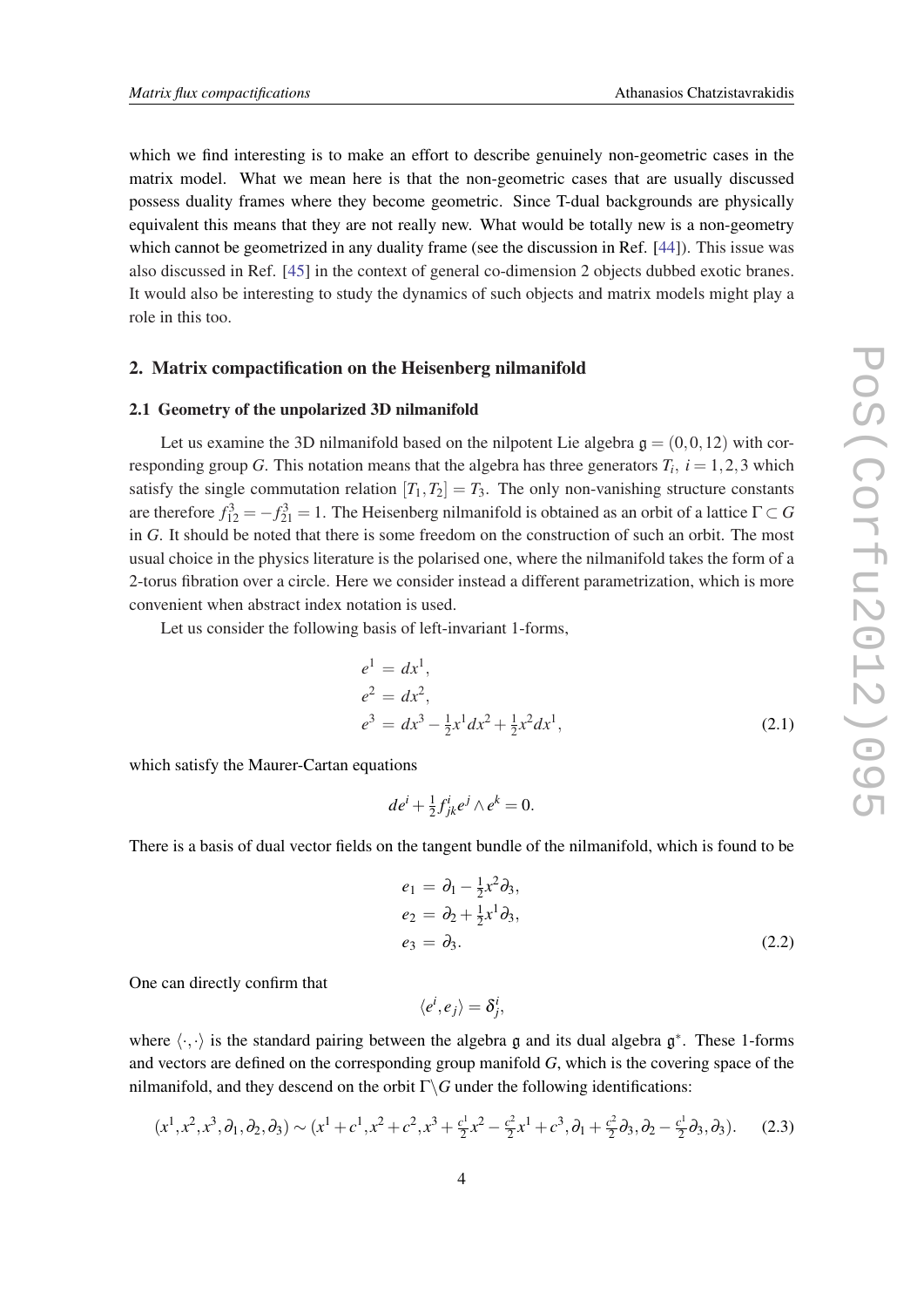<span id="page-4-0"></span>Note that we included the transformations of the derivative operators which follow from eq. ([2.2\)](#page-3-0). The above relation may as well be written in the following very compact form:

$$
(x^i, \partial_j) \sim (x^i + c^i + \frac{1}{2} f^i_{jk} c^j x^k, \partial_i + \frac{1}{2} f^k_{ij} c^j \partial_k).
$$
 (2.4)

### 2.2 Matrix compactification

We consider a set of matrices  $X^a$  of a matrix model associated to them, for example the BFSS or the IKKT model. In the formulation employed here the only difference is the number of the matrices; the index *a* runs from 1 to 9 for the BFSS model, where time is treated separately, and from 1 to 10 for the IKKT model. Moreover, we focus our attention to the bosonic sector. Fermions  $\psi$ , being the supersymmetric partners of  $X^a$  in each model, are treated similarly as discussed for example in Ref. [[26](#page-14-0)]. The classical action of the BFSS model is

$$
S = \frac{1}{2g} \int dt \left[ Tr(\dot{X}^a \dot{X}_a - \frac{1}{2} [X^a, X^b]^2) + 2 \psi^T \psi - 2 \psi^T \Gamma_a [\psi, X^a] \right],
$$
 (2.5)

where Γ*<sup>a</sup>* furnish a representation of *SO*(9). This action is written in units of the string length and *g* is the string coupling [[16\]](#page-13-0).

The most standard approach to toroidal compactification of a matrix model involves imposing a set of conditions which correspond to the identifications of the coordinates of the torus under the lattice action. This approach is also appropriate for compactifications on nilmanifolds, as shown in [\[13](#page-13-0), [14](#page-13-0), [15\]](#page-13-0). In the present case it amounts to considering three unitary operators  $U_i$  and the following set of conditions, corresponding to the identifications (2.4),

$$
U_i X^i U_{-i} = X^i + R^i, \quad i = 1, 2, 3,
$$
  
\n
$$
U_1 X^3 U_{-1} = X^3 + \frac{R^1}{2} X^2,
$$
  
\n
$$
U_2 X^3 U_{-2} = X^3 - \frac{R^2}{2} X^1,
$$
  
\n
$$
U_i X^a U_{-i} = X^a, \quad a \neq i, \quad a = 1, ..., 9, \quad (a, i) \neq \{(3, 1), (3, 2)\}.
$$
 (2.6)

Note that we adopt the notation  $U_{-i} \equiv U_i^{-1}$ .  $R^i$  are constant matrices which may be thought of as radii (more accurately, as radii multiplied by  $2\pi$ )<sup>3</sup>. Let us define the *Q*-operator as

$$
Q_{ij} = U_i U_j U_{-i} U_{-j}.
$$
\n(2.7)

In the present case we find the following commutation relations:

$$
[Q_{ij}, X^k] = -R^i R^j f_{ij}^k Q_{ij}, \qquad (2.8)
$$

where no summation is implied on the RHS. Now, these relations imply that  $Q_{13}$  and  $Q_{23}$  are scalar operators and therefore we may write

$$
Q_{13} = e^{-i\theta_{13}}
$$
 and  $Q_{23} = e^{-i\theta_{23}}$ , (2.9)

 $3$ The reader should avoid confusion of indices and powers. The superscript in  $R^2$  is an index and not a power. In this paper there will never appear a power of such a quantity, therefore one should always think of superscripts as indices.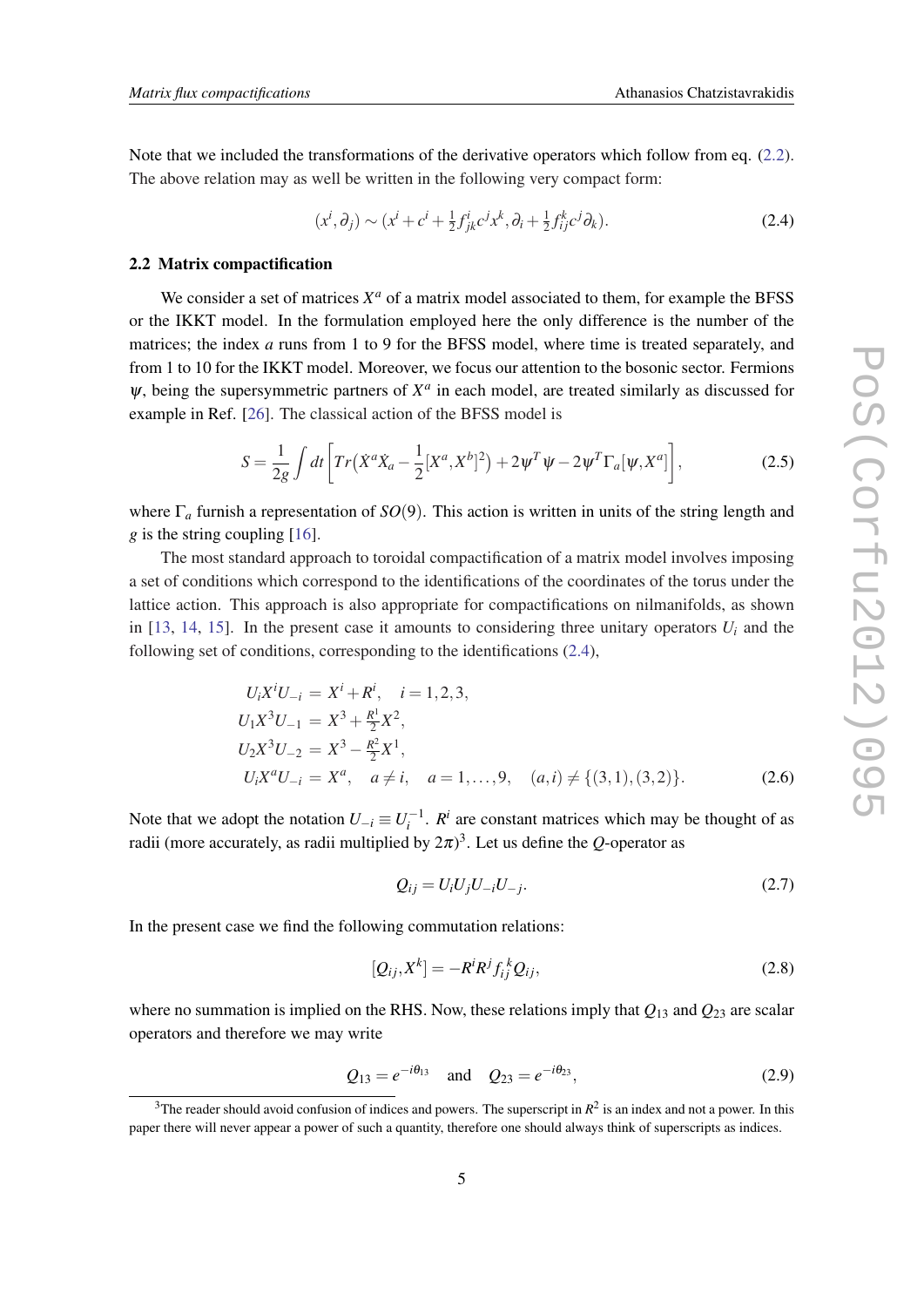for some real parameters  $\theta_{13}, \theta_{23}$ . The third *Q*-operator,  $Q_{12}$ , does not commute with  $X^3$  and therefore we cannot directly write its form as for the previous two. Notice, however, that the relation [\(2.8\)](#page-4-0) can be rewritten as

$$
Q_{12}X^3Q_{-12}=X^3-R^1R^2f_{12}^3.
$$

Comparing this expression with conditions ([2.6](#page-4-0)) we conclude that

$$
Q_{12} \propto U_{-3}.\tag{2.10}
$$

Let us set all constants  $R^i = 1$  for the moment. Now, in order to solve the conditions ([2.6](#page-4-0)), we write the unitary operators in a rather generic form  $U_i = e^{iY_i}$ , where  $Y_i$  are arbitrary hermitean operators. Note that the unitary operators act on functions of a Hilbert space and their form is specified by this action; this does not directly mean that the operators *Y<sup>i</sup>* can be written down explicitly. However, in the present case it turns out that this is indeed possible. It is directly observed that the algebra of *U*s takes the following form,

$$
U_1 U_3 = e^{-i\theta_{13}} U_3 U_1,
$$
  
\n
$$
U_2 U_3 = e^{-i\theta_{23}} U_3 U_2,
$$
  
\n
$$
U_2 U_1 = U_3 U_1 U_2.
$$
\n(2.11)

Let us mention that this is a  $C^*$  algebra known in the mathematical literature from the work of Packer [\[46](#page-14-0)]. It is now simple to determine the algebra of (*X*,*Y*). The "diagonal" compactification conditions imply that

$$
[Y_i, X^i] = -i.
$$

Moreover, the "off-diagonal" ones imply that

$$
[Y_1, X^3] = -\frac{i}{2}X^2
$$
 and  $[Y_2, X^3] = \frac{i}{2}X^1$ .

Furthermore, Eq. (2.10) gives

$$
[Y_1,Y_2]=iY_3.
$$

Similarly, we obtain

$$
[Y_1, Y_3] = i\theta_{13}
$$
 and  $[Y_2, Y_3] = i\theta_{23}$ .

This procedure does not fix the commutation relations among  $X^i$ . Here we restrict to trivial gauge bundles and thus the full algebra of *X* and *Y* reads as

$$
[Xi, Xj] = 0,
$$
  
\n
$$
[Xi, Yj] = i\deltaij + \frac{i}{2} fjki Xk,
$$
  
\n
$$
[Yi, Yj] = i fijk Yk + i \thetaij | \gamma2,
$$
\n(2.12)

where  $f_{12}^3 = 1$  and the notation  $|_{12}$  means that  $\theta_{12}$  vanishes<sup>4</sup>.

<sup>&</sup>lt;sup>4</sup>The reason that  $\theta_{13}$  and  $\theta_{23}$  are non-vanishing but  $\theta_{12}$  vanishes may be formulated in terms of Poisson geometry. Indeed, Rieffel in Ref. [\[47](#page-14-0)] shows that the most general invariant Poisson structure on the Heisenberg nilmanifold is  $\Lambda = \mu \partial_1 \wedge \partial_3 + v \partial_2 \wedge \partial_3$ , where  $\mu, \nu$  are constants. Quantization of this Poisson structure would then lead to nonvanishing commutators only for the corresponding pairs of indices.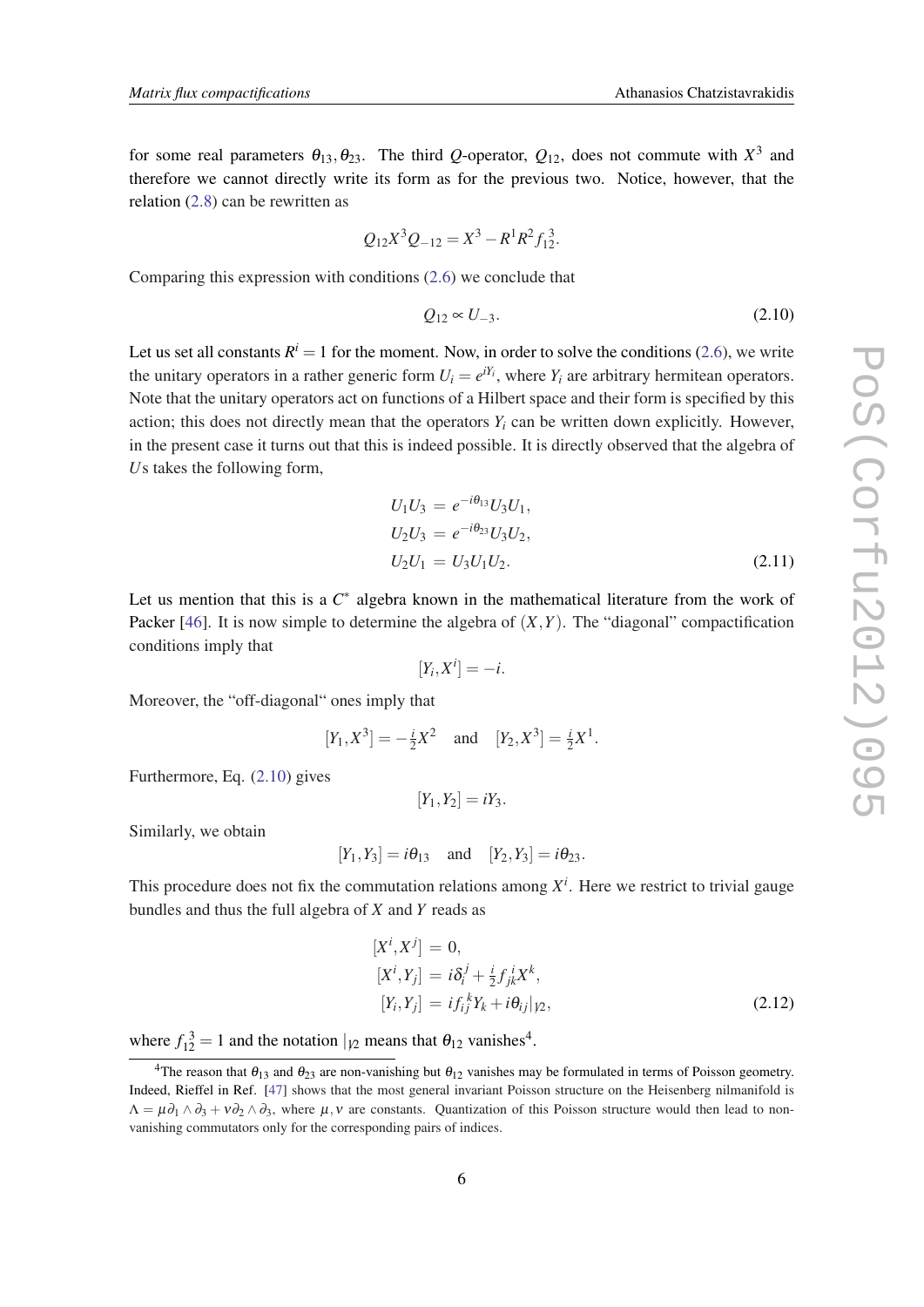<span id="page-6-0"></span>One question that arises is whether an explicit expression for the solutions may be found in terms of coordinate and momentum operators satisfying the standard Heisenberg relation

$$
[\hat{x}^i, \hat{p}_j] = i\delta^i_j
$$

but otherwise commuting, i.e.

$$
[\hat{x}^i, \hat{x}^j] = 0 \quad \text{and} \quad [\hat{p}_i, \hat{p}_j] = 0.
$$

This is indeed possible. For simplicity, let us consider the case of  $\theta_{ij} = 0$ . Then a particular solution may be written as

$$
X^{i} = \hat{x}^{i},
$$
  
\n
$$
Y_{i} = \hat{p}_{i} + \frac{1}{2} f_{ij}^{k} \hat{x}^{j} \hat{p}_{k}.
$$
\n(2.13)

Note that the *Y*s are related to the right-invariant vector fields on the nilmanifold.

As shown in Ref. [\[26](#page-14-0)], having found a particular solution, the general solution is given as

$$
X^i = \hat{x}^i + \hat{A}^i,\tag{2.14}
$$

where  $\hat{A}^i = \hat{A}^i(\hat{U}_j)$  depend <sup>5</sup> on a set of unitary operators  $\hat{U}_i$  which commute with the  $U_i$ , i.e.

$$
U_i\hat{U}_j=\hat{U}_jU_i.
$$

The expression  $(2.14)$  for the general solution is reminiscent of the covariant coordinates which are used in the study of non-commutative gauge theories [\[48](#page-14-0)]. They represent a non-commutative connection which gives rise to the gauge fields of the resulting theory. Finding these hatted operators in the present case is a straightforward task. One anticipates that they are related to the left-invariant vector fields of the nilmanifold; indeed it is found that  $\hat{U}_i = e^{i\hat{Y}_i}$ , where

$$
\hat{Y}_i = \hat{p}_i - \frac{1}{2} f_{ij}^k \hat{x}^j \hat{p}_k. \tag{2.15}
$$

Then the algebra of the hatted operators, which is essentially the gauge algebra of the theory, is found to be

$$
\hat{U}_1 \hat{U}_3 = e^{-i\theta'_{13}} \hat{U}_3 \hat{U}_1,
$$
  
\n
$$
\hat{U}_2 \hat{U}_3 = e^{-i\theta'_{23}} \hat{U}_3 \hat{U}_2,
$$
  
\n
$$
\hat{U}_1 \hat{U}_2 = \hat{U}_3 \hat{U}_2 \hat{U}_1.
$$
\n(2.16)

In the case of trivial gauge bundles, the primed parameters are related to the unprimed ones as  $\theta'_{ij} = -\theta_{ij}$ . This shows that the *C*<sup>\*</sup> algebra given by  $\hat{U}$ s, where the gauge fields  $\hat{A}^i$  live, is dual to the one of the operators  $U^i$ . In particular, it was shown in Ref. [[46\]](#page-14-0) that these  $C^*$  algebras are Morita equivalent.

<sup>&</sup>lt;sup>5</sup>Imposing compactification conditions [\(2.6](#page-4-0)) on the general solution (2.14) implies actually that  $\hat{A}^i = A^i(\hat{U}_j) +$  $\frac{1}{2} f_{jk}^i \hat{x}^j A^k (\hat{U}_j)$ , see Ref. [[15\]](#page-13-0) for details.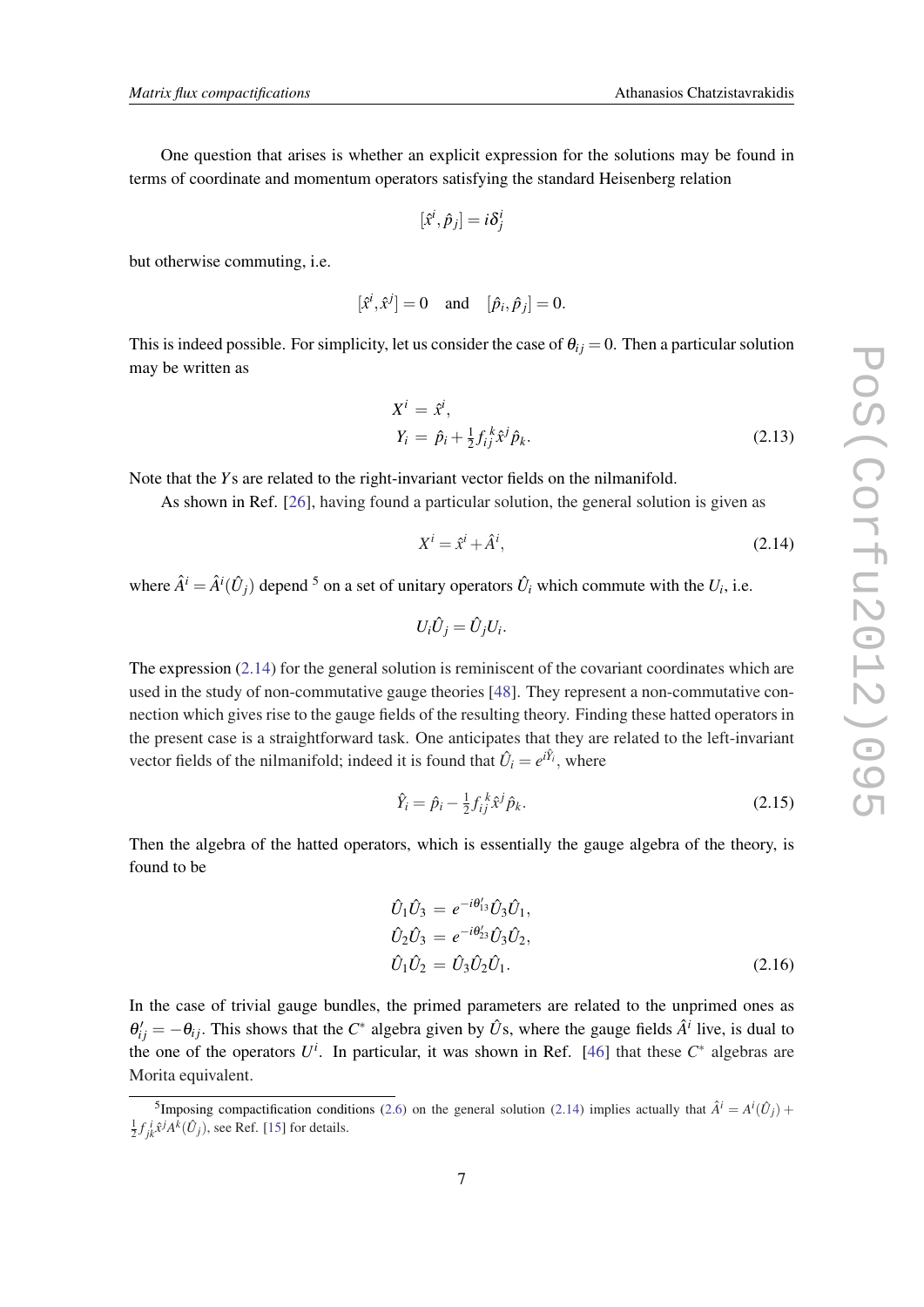## 3. The case of general fluxes

One of our main motivations is the situation described by Jackiw in Ref. [\[49](#page-14-0)], exhibiting a very interesting interplay among a physical quantum-mechanical system and the mathematics of cocycles. Studying a quantum-mechanical particle moving under the influence of a magnetic field one may postulate non-canonical commutation relations of the form

$$
[\hat{x}^i, \hat{x}^j] = 0,
$$
  
\n
$$
[\hat{x}^i, \hat{p}_j] = i\delta^i_j,
$$
  
\n
$$
[\hat{p}_i, \hat{p}_j] = i\varepsilon_{ijk}B^k,
$$
\n(3.1)

where  $\hat{p}_i$  is the mechanical momentum and *B* is the magnetic field. Then the Jacobiator of the momenta is computed as

$$
[\hat{p}_i, \hat{p}_j, \hat{p}_k] \equiv [\hat{p}_i, [\hat{p}_j, \hat{p}_k]] + \text{c.p.} = \text{div}B. \tag{3.2}
$$

In the absence of magnetic sources the Jacobi identity is satisfied. However, this fails to happen when the magnetic field has non-vanishing divergence, in which case a 3-cocycle is present and therefore some non-associativity too. This non-associativity is lifted and the cocycle is removed at the level of the unitary (translation) operators due to a Dirac quantization condition. In the following, this structure serves as motivation to consider in the matrix model more general commutation relations than before and investigate their physical meaning. Moreover, the special role of the phase space in the previous section is another motivation to go further and explore its full potential. Finally, according to Ref. [[26\]](#page-14-0), the parameters  $\theta_{ij}$  of non-commutativity correspond to background values of the three-form of 11-dimensional supergravity or, equivalently, to the B field of 10-dimensional type IIA supergravity. It is then interesting to examine the way that fluxes can be described in this formalism.

### 3.1 Geometric flux revisited

Let us begin by revisiting the geometric flux case which was described in the previous section. Here we would like to pay more attention to the full phase space structure. Previously we considered the action of the unitary operators on the coordinate space but their action on the momentum space was not made explicit. Now we reconsider these operators, acting on functions on the phase space as

$$
(U_1 f)(\hat{x}^i; \hat{p}_i) = f(\hat{x}^1 + 1, \hat{x}^3 + \frac{1}{2}\hat{x}^2; \hat{p}_2 - \frac{1}{2}\hat{p}_3) = e^{i\hat{p}_1} f(\hat{x}^3 + \frac{1}{2}\hat{x}^2; \hat{p}_2 - \frac{1}{2}\hat{p}_3),
$$
  
\n
$$
(U_2 f)(\hat{x}^i; \hat{p}_i) = f(\hat{x}^2 + 1, \hat{x}^3 - \frac{1}{2}\hat{x}^1; \hat{p}_1 + \frac{1}{2}\hat{p}_3) = e^{i\hat{p}_2} f(\hat{x}^3 - \frac{1}{2}\hat{x}^1; \hat{p}_1 + \frac{1}{2}\hat{p}_3),
$$
  
\n
$$
(U_3 f)(\hat{x}^i; \hat{p}_i) = f(\hat{x}^3 + 1) = e^{i\hat{p}_3} f(\hat{x}^i; \hat{p}_i),
$$
  
\n(3.3)

where we write explicitly only the directions which are subject to some transformation. These operators when acting on  $X^i$  reproduce the conditions [\(2.6\)](#page-4-0) as they should. Moreover, from (3.3) we can deduce their action on the momentum space,  $\tilde{X}_i \equiv \hat{p}_i$ . The non-trivial relations are

$$
U_1 \tilde{X}_2 U_{-1} = \tilde{X}_2 - \frac{1}{2} \tilde{X}_3,
$$
  
\n
$$
U_2 \tilde{X}_1 U_{-2} = \tilde{X}_1 + \frac{1}{2} \tilde{X}_3.
$$
\n(3.4)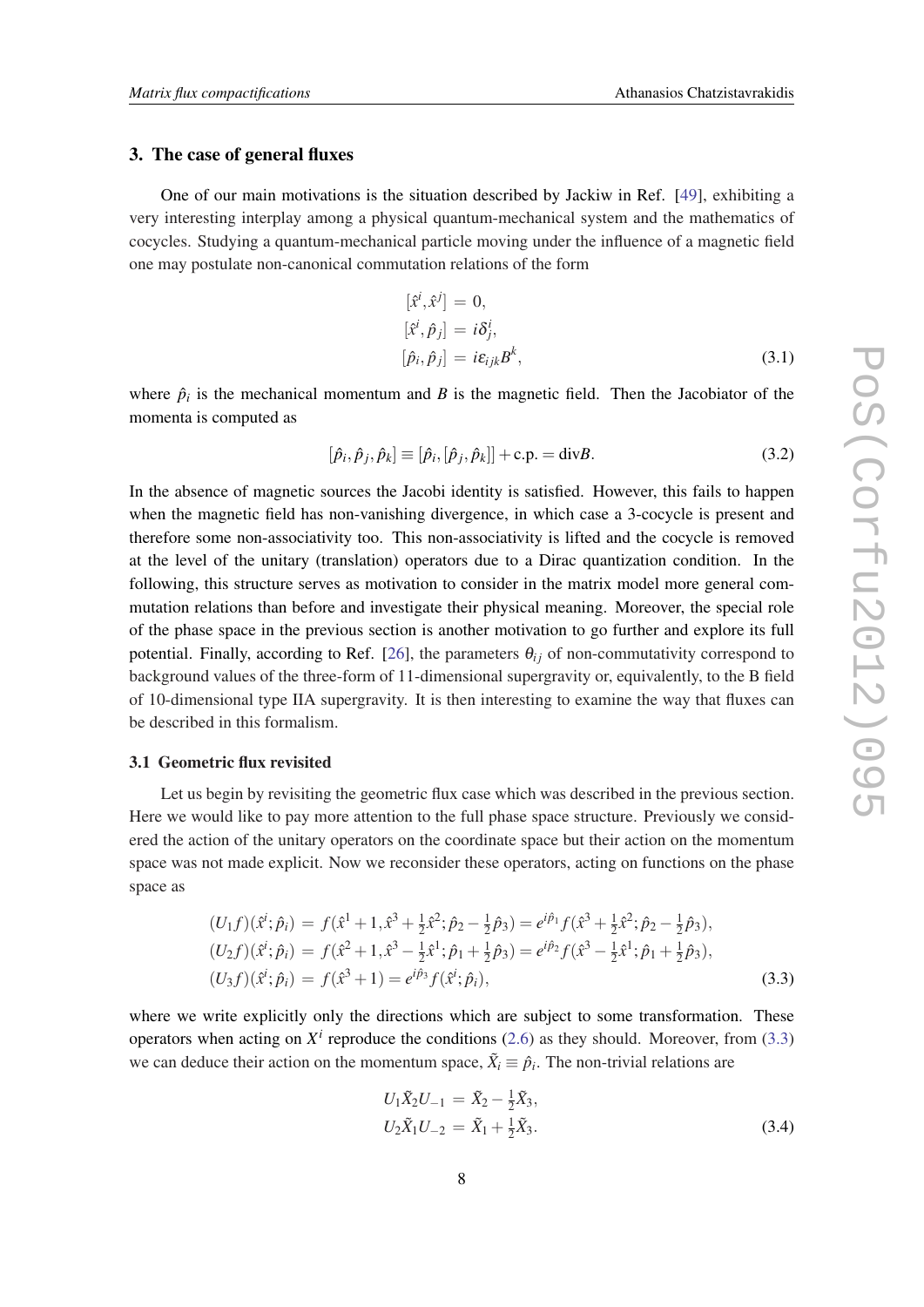<span id="page-8-0"></span>Since we are working in phase space, let us also consider the operators  $\tilde{U}^i$  which are dual to the  $U_i$  ones. The former are associated to translations in momentum space much like the latter are translation operators in position space<sup>6</sup>. Therefore we consider

$$
\begin{aligned}\n(\tilde{U}^1 f)(\hat{x}^i; \hat{p}_i) &= f(\hat{p}_1 + 1) = e^{-i\hat{x}^1} f(\hat{x}^i; \hat{p}_i), \\
(\tilde{U}^2 f)(\hat{x}^i; \hat{p}_i) &= f(\hat{p}_2 + 1) = e^{-i\hat{x}^2} f(\hat{x}^i; \hat{p}_i), \\
(\tilde{U}^3 f)(\hat{x}^i; \hat{p}_i) &= f(\hat{p}_1 - \frac{1}{2}\hat{x}^2, \hat{p}_2 + \frac{1}{2}\hat{x}^1, \hat{p}_3 + 1) = e^{-i\hat{x}^3} f(\hat{p}_1 - \frac{1}{2}\hat{x}^2, \hat{p}_2 + \frac{1}{2}\hat{x}^1).\n\end{aligned}
$$
\n(3.5)

These operators act trivially on the  $X^i$ , however they have the following non-trivial action on  $\tilde{X}_i$ :

$$
\tilde{U}^{i}\tilde{X}_{i}\tilde{U}^{-i} = \tilde{X}_{i} + 1,\n\tilde{U}^{3}\tilde{X}_{1}\tilde{U}^{-3} = \tilde{X}_{1} - \frac{1}{2}X^{2},\n\tilde{U}^{3}\tilde{X}_{2}\tilde{U}^{-3} = \tilde{X}_{2} + \frac{1}{2}X^{1}.
$$
\n(3.6)

Setting for simplicity all the constant parameters  $\theta_{ij}$  to zero, the extended algebra of the operators  $U_i$  and  $\tilde{U}^i$  has the following non-trivial relations:

$$
U_2 U_1 = U_3 U_1 U_2, \quad U_1 \tilde{U}^3 = \tilde{U}^2 \tilde{U}^3 U_1, \quad \tilde{U}^3 U_2 = \tilde{U}^1 U_2 \tilde{U}^3. \tag{3.7}
$$

This is an extension of the  $C^*$  algebra of the previous section. Moreover, as previously, one has to determine the operators  $\hat{U}_i$  and  $\hat{\hat{U}}^i$  commuting with  $U_i$  and  $\tilde{U}^i$  and thus providing the dependence of the gauge fields. We are not going to write their explicit form here but it is instructive to write their commutation relations which read as

$$
\hat{U}_1 \hat{U}_2 \hat{U}_{-1} \hat{U}_{-2} = \hat{U}_3, \quad \hat{\tilde{U}}^3 \hat{U}_1 \hat{\tilde{U}}^{-3} \hat{U}_{-1} = \hat{\tilde{U}}^2, \quad \hat{\tilde{U}}^3 \hat{U}_2 \hat{\tilde{U}}^{-3} \hat{U}_{-2} = \hat{\tilde{U}}^{-1}.
$$
\n(3.8)

These relations represent the gauge algebra of the resulting theory and they are reminiscent of the gauge algebra of a 4-dimensional supergravity obtained from a dimensional reduction on a twisted torus [[31](#page-14-0)].

## 3.2 H flux

Let us now perform the following transformation,

$$
(X^3, \tilde{X}_3) \to (\tilde{X}_3, -X^3), \tag{3.9}
$$

which preserves the Heisenberg relation  $[X^i, \tilde{X}_i] = i$ , accompanied with the corresponding transformation on the unitary operators,

$$
(U_3, \tilde{U}^3) \to (\tilde{U}^3, U_{-3}).
$$
\n(3.10)

Computing the action of the unitary operators  $U_i$  on  $X^i$  we find

$$
U_i X^j U_{-i} = X^j + \delta_i^j.
$$
 (3.11)

<sup>&</sup>lt;sup>6</sup>Loosely speaking, one can think of these operators as coming from [\(2.13\)](#page-6-0) after exchanging  $\partial/\partial x^i$  with  $\partial/\partial p_i$ .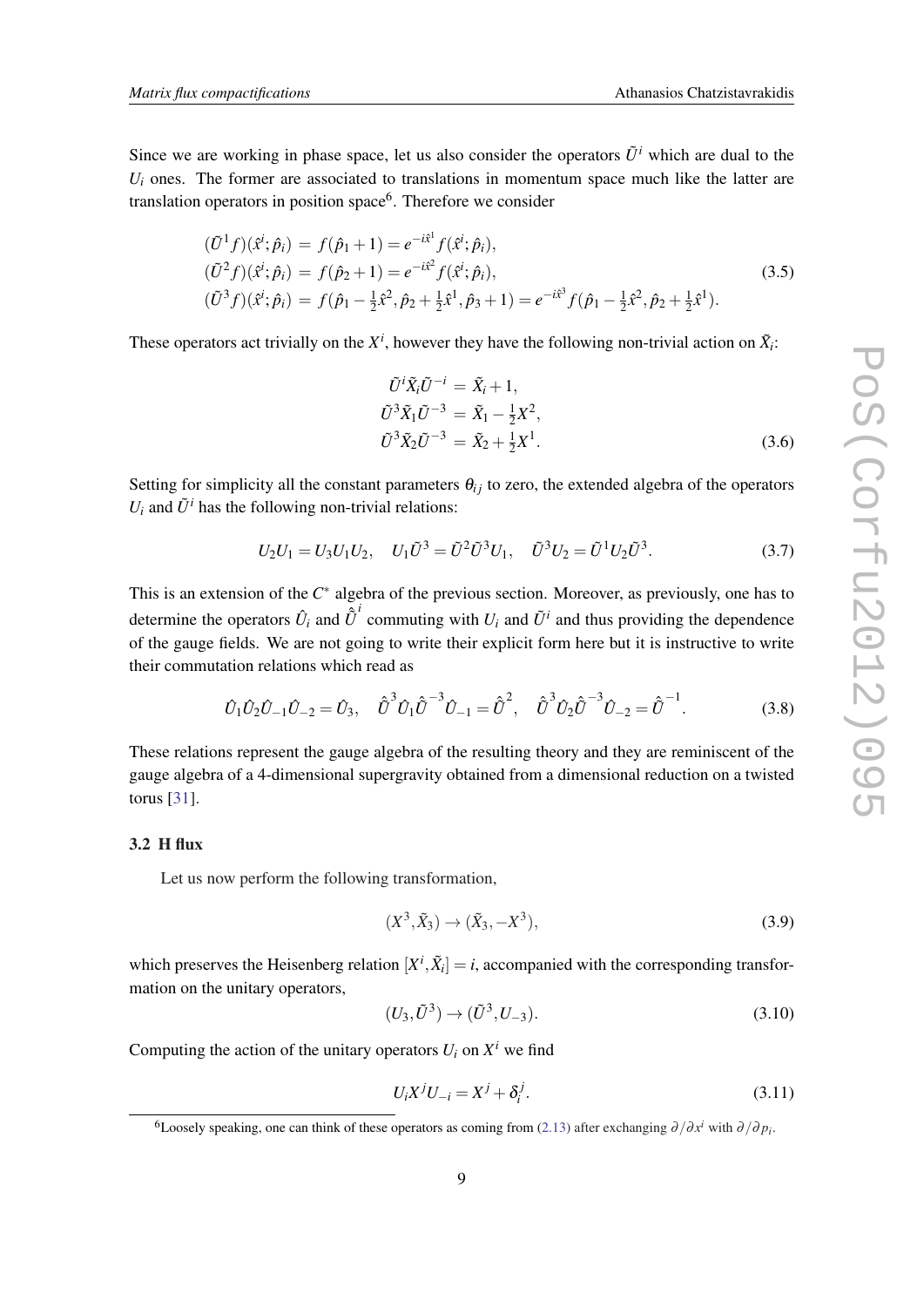This set of conditions look exactly like the ones for a simple toroidal compactification of the model. However, there is more structure than just a torus. Indeed, writing  $U_i = e^{iY_i}$  and  $\tilde{U}^i = e^{i\tilde{Y}^i}$ , we find the relations

$$
U_i U_j = e^{-iF_{ijk}\tilde{Y}^k} U_j U_i,
$$
\n(3.12)

where  $F_{ijk}$  is fully antisymmetric. These relations exhibit a 3-cocycle. Therefore we interpret the situation as presence of some flux, which is obtained as a derivation of the cocycle. Such derivations are actually commutators and therefore in the present case the flux is obtained as

$$
F_{ijk} = [Y_{[i}, [Y_j, Y_{k}]]].
$$
\n(3.13)

This flux is interpreted as a NSNS H flux in the corresponding supergravity compactification. There are at least two arguments which support this interpretation. First, as advocated in Ref. [[26\]](#page-14-0), the cocycle appearing in Eq. (3.12) is related to the B field of type IIA supergravity. In supergravity compactifications an H flux may be obtained from a B field with the general structure

$$
B = \frac{1}{3}(x^{1}dx^{2} \wedge dx^{3} + x^{2}dx^{3} \wedge dx^{1} + x^{3}dx^{1} \wedge dx^{2}).
$$

The H flux is then obtained by

$$
H_{ijk}=\partial_{[i}B_{jk]},
$$

and the analogy to Eq. (3.13) is evident.

Another argument for the interpretation of the above situation as an H flux is the following. With the above data we may determine conditions from the action of  $U_s$  on  $\tilde{X}_s$ . In particular we obtain that

$$
U_i \tilde{X}_j U_{-i} = \tilde{X}_j - F_{ijk} X^k. \tag{3.14}
$$

Moreover, the action of  $\tilde{U}^i$  on Xs and  $\tilde{X}$ s can be determined in a similar way and it is found to be

$$
\tilde{U}^i X^j \tilde{U}^{-i} = X^j,\tag{3.15}
$$

$$
\tilde{U}^i \tilde{X}_j \tilde{U}^{-i} = \tilde{X}_j + \delta^i_j. \tag{3.16}
$$

The tilded operators act trivially on *X*s and as translations on  $\tilde{X}$ s. Collecting together the conditions ([3.11](#page-8-0)), (3.14), (3.15), (3.16), we see directly that these are the conditions that should be imposed for the compactification on a particular twisted doubled torus [\[2,](#page-13-0) [3\]](#page-13-0). This twisted doubled torus is exactly the one associated with an H flux situation.

## 3.3 Q flux

A further transformation,

$$
(X^2, \tilde{X}_2) \to (\tilde{X}_2, -X^2), \quad (U_2, \tilde{U}^2) \to (\tilde{U}^2, U_{-2}).
$$
\n(3.17)

leads to the following action of *U*s and  $\tilde{U}$ s on *X*s and  $\tilde{X}$ s:

$$
U_i X^i U_{-i} = X^i + 1, \quad U_1 X^2 U_{-1} = X^2 + \frac{1}{2} \tilde{X}_3, \quad U_1 X^3 U_{-1} = X^3 - \frac{1}{2} \tilde{X}_2,\tag{3.18}
$$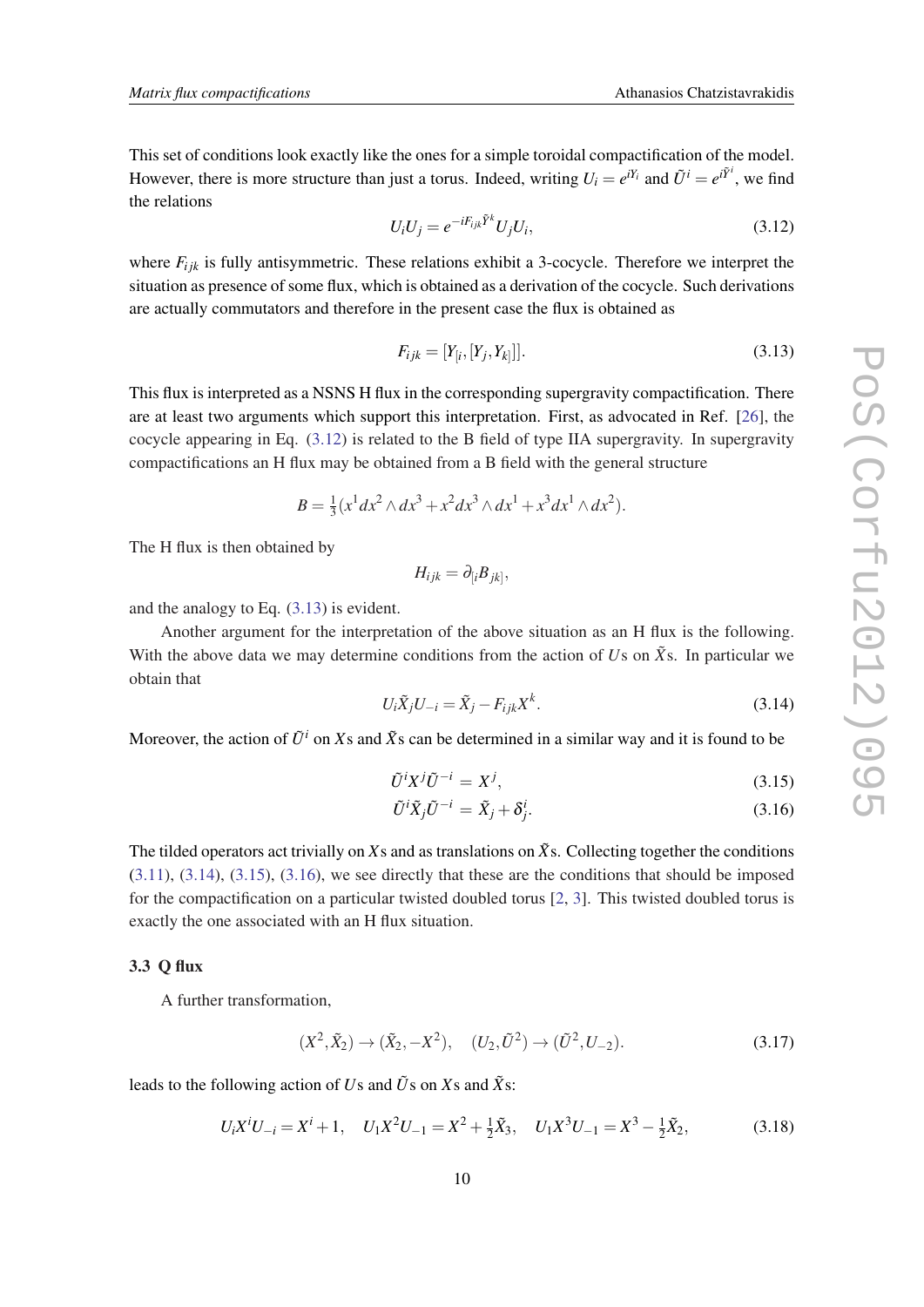and

$$
\begin{aligned}\n\tilde{U}^i \tilde{X}_i \tilde{U}^{-i} &= \tilde{X}_i + 1, \\
\tilde{U}^2 X^3 \tilde{U}^{-2} &= X^3 + \frac{1}{2} X^1, \\
\tilde{U}^3 X^2 \tilde{U}^{-3} &= X^2 - \frac{1}{2} X^1, \\
\tilde{U}^2 \tilde{X}_1 \tilde{U}^{-2} &= \tilde{X}_1 + \frac{1}{2} \tilde{X}_3, \\
\tilde{U}^3 \tilde{X}_1 \tilde{U}^{-3} &= \tilde{X}_1 - \frac{1}{2} \tilde{X}_2.\n\end{aligned} \tag{3.19}
$$

The corresponding operator algebra is specified by the non-trivial relations

$$
U_i \tilde{U}^j = e^{F_i^{jk} Y_k} \tilde{U}^j U_i, \quad \tilde{U}^i \tilde{U}^j = e^{-F_k^{ij} \tilde{Y}^k} \tilde{U}^j \tilde{U}^i.
$$
\n(3.20)

In the same spirit as before, the above compactification conditions correspond to the global identifications for the coordinates of a twisted doubled torus associated to non-geometric *Q* flux in Refs. [[2](#page-13-0), [3\]](#page-13-0). This, along with a further argument that we discuss later, suggests that the generalised flux  $F_{\iota}^{ij}$  $g_k^{i,j}$  should be identified with a  $Q_k^{ij}$  $\frac{y}{k}$  non-geometric flux.

It should be noted that in the present case the sector of *X*s does not close in itself and therefore a truncation of the compactification to the sector of *X*s and *U*s is not plausible. We discuss how this situation should be interpreted in the following section.

### 3.4 R flux

As before, let us consider the last remaining possible transformation,

$$
(X^1, \tilde{X}_1) \to (\tilde{X}_1, -X^1), \quad (U_1, \tilde{U}^1) \to (\tilde{U}^1, U_{-1}).
$$
\n(3.21)

which preserves the Heisenberg relation. The action of *Us* and  $\tilde{U}$ s on *Xs* and  $\tilde{X}$ s is now given as

$$
U_i X^j U_{-i} = X^j + \delta_i^j,
$$
  
\n
$$
U_i \tilde{X}_j U_{-i} = \tilde{X}_j,
$$
  
\n
$$
\tilde{U}^i X^j \tilde{U}^{-i} = X^j + F^{ijk} \tilde{X}_k,
$$
  
\n
$$
\tilde{U}^i \tilde{X}_j \tilde{U}^{-i} = \tilde{X}_j + \delta_j^i,
$$
\n(3.22)

where  $F^{ijk}$  is fully antisymmetric. These relations correspond to the identification conditions of a twisted doubled torus with R flux as in Refs. [\[2,](#page-13-0) [3](#page-13-0)]. The non-trivial relations of the operator algebra are

$$
\tilde{U}^i \tilde{U}^j = e^{-F^{ijk}Y_k} \tilde{U}^j \tilde{U}^i.
$$
\n(3.23)

Further arguments related to this case are discussed below.

## 4. Interpretation and relations to other frameworks

Relation to generalised fluxes in Double Field Theory. As we mentioned in the introduction, there is a variety of frameworks addressing the issues of non-geometry and non-geometric fluxes. A mathematical object which plays a central role in most of them is the generalised metric. Here we are not going to provide any details on generalised geometry due to lack of space. Instead we collect just the necessary ideas and formulas for our interpretation and refer the reader to other self-contained texts.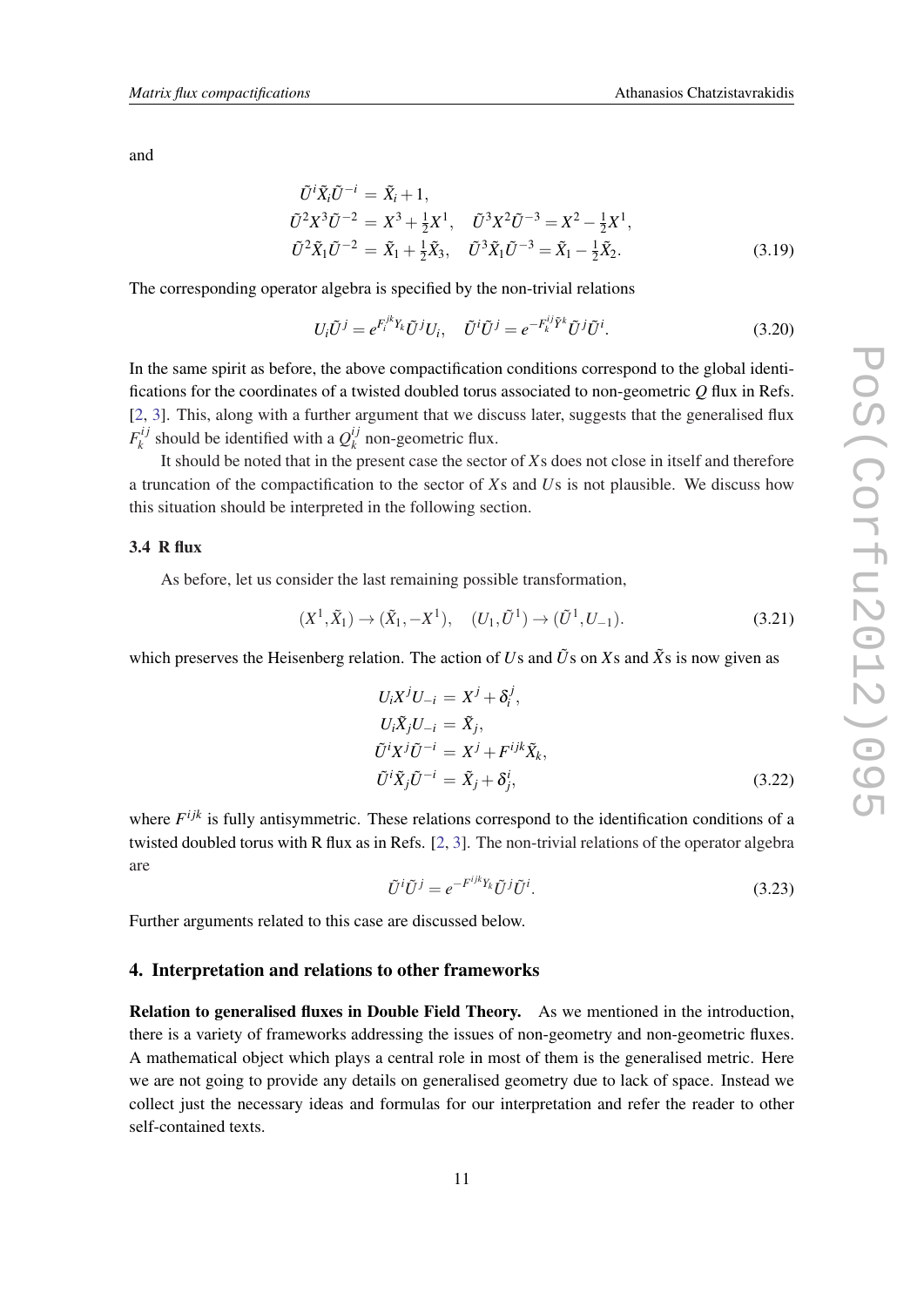<span id="page-11-0"></span>The generalised metric collects a d-dimensional metric *g* and the 2-form field *B* in a 2ddimensional matrix which has the form

$$
H = \begin{pmatrix} g - Bg^{-1}B & Bg^{-1} \\ -g^{-1}B & g^{-1} \end{pmatrix}.
$$
 (4.1)

This generalised metric is obtained from a generalised vielbein  $E$  as  $H = E^{T}E$ , where

$$
E = \begin{pmatrix} e & 0 \\ -e^{-T}B & e^{-T} \end{pmatrix},\tag{4.2}
$$

and *e* is the standard vielbein out of which the metric *g* is constructed. The above parametrization of the generalised metric is not unique; assuming that  $B\beta = 0$  and writing the generalised vielbein as

$$
E = \begin{pmatrix} e & e\beta \\ -e^{-T}B & e^{-T} \end{pmatrix},
$$
\n(4.3)

leads to the following parametrization of the generalised metric

$$
H = \begin{pmatrix} g - Bg^{-1}B & Bg^{-1} + g\beta \\ -g^{-1}B - \beta g & g^{-1} - \beta g\beta \end{pmatrix}.
$$
 (4.4)

In the latter expressions  $\beta = \beta^{ij}\partial_i \wedge \partial_j$  is a bivector, which appears naturally in generalised geometry. Moreover, it is very useful in the study of non-geometric cases in this framework [\[5\]](#page-13-0). In order to relate this discussion with the formalism that was presented in the previous section we would like to mention the case of generalised Scherk-Schwarz compactifications of double field theory. These were studied in Refs. [\[40](#page-14-0), [41](#page-14-0), [43,](#page-14-0) [50,](#page-14-0) [51\]](#page-14-0) and led to expressions of generalised geometric and non-geometric fluxes in terms of the vielbein *e*, the 2-form *B* and the bivector β. Although in the general case these expressions are complicated, for the simple case of the Heisenberg nilmanifold they simplify significantly. Then the non-geometric fluxes *Q* and *R* are obtained as the derivative and the dual derivative of the bivector respectively, where the dual derivative is with respect to the dual coordinates of double field theory. We summarise these expressions in the following table, where we also show how the corresponding generalised fluxes are obtained in our formalism.

| generalised Flux | Matrix Model                                      | DFT                                |
|------------------|---------------------------------------------------|------------------------------------|
| $H_{ijk}$        | $[Y_{[i}, [Y_{j}, Y_{k}]]]$                       | $\partial_{[i}B_{ik]}$             |
| $f_{ii}^k$       | $[\tilde{Y}^k,[Y_i,Y_j]]$                         | $\tilde{\partial}^k B_{ij}$        |
| $Q_{\nu}^{ij}$   | $[Y_k,[\tilde{Y}^i,\tilde{Y}^j]]$                 | $\partial_k \beta^{ij}$            |
| $R^{ijk}$        | $[\tilde{Y}^{[i},[\tilde{Y}^{j},\tilde{Y}^{k}]]]$ | $\tilde{\partial}^{[i}\beta^{jk]}$ |

We observe that the structure of these relations in the matrix model and in double field theory agree and they are in direct correspondence. Let us remember that according to Ref. [\[26\]](#page-14-0) the quantity  $[Y, Y]$  corresponds to the B field in supergravity. The first two lines of the above table are reminiscent of this relation. What is more, the last two lines of the table indicate a further relation,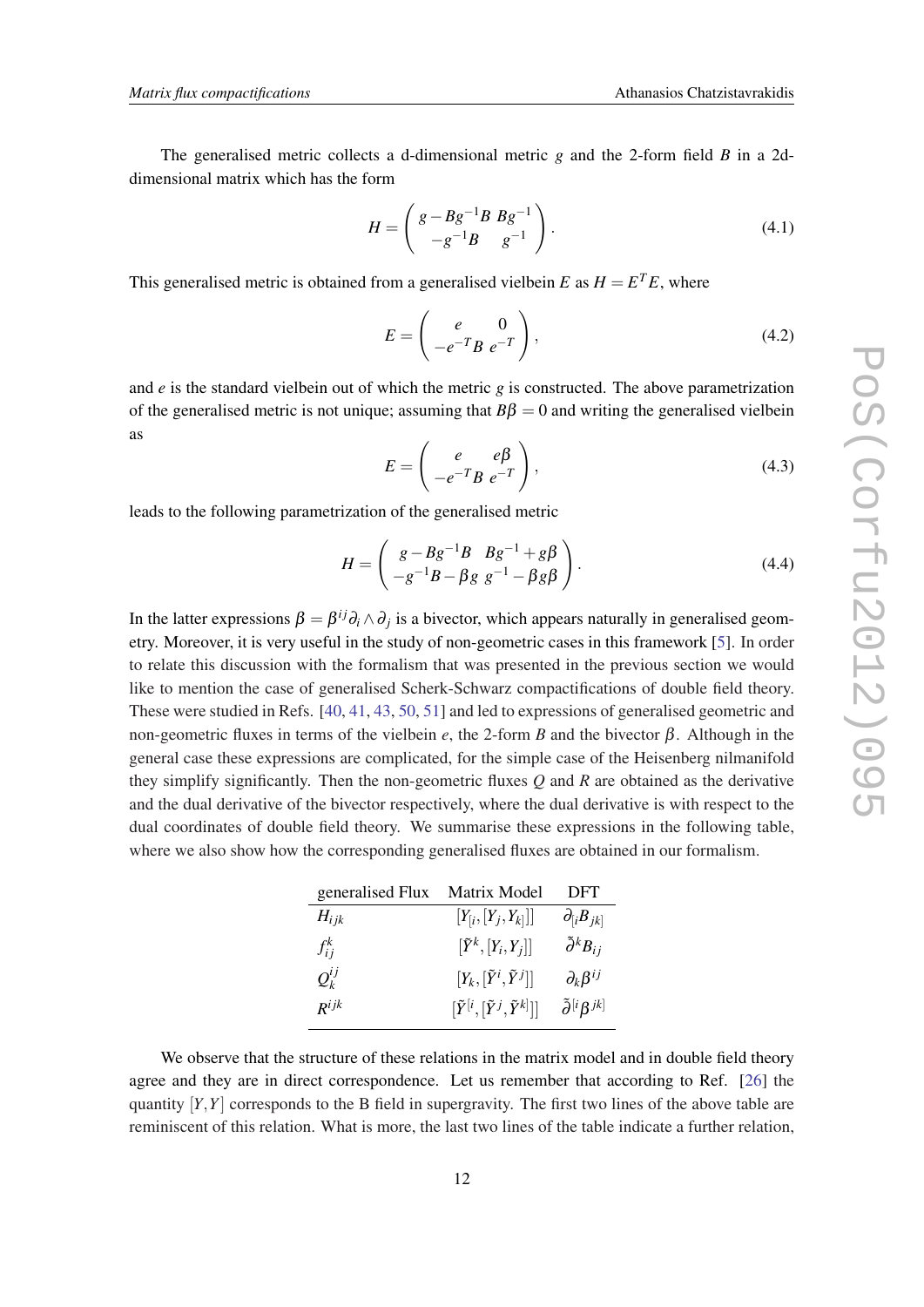which is that the quantity  $[\tilde{Y}, \tilde{Y}]$  corresponds to the bivector  $\beta$  in the generalised geometry approach to supergravity.

We would like to point out that in richer situations, more complex that the Heisenberg nilmanifold, the above simplification of the form of the generalised fluxes is not always possible. In other words, there exist higher-dimensional nilmanifolds (six-dimensional in particular) where in certain duality frames the generalised metric cannot be written in terms of *g* and *B* or *g* and  $\beta$  only but the general structure of Eq. [\(4.4](#page-11-0)) is necessary. We shall examine such cases in a forthcoming publication.

Phase space and non-geometric matrix compactifications. It should be obvious from the previous sections that phase space plays an important role in the present formalism. The pair of  $(X,\tilde{X})$ is reminiscent of coordinates and canonical momenta in phase space. Moreover, as it was noticed in section 3, while for the cases with  $H$  and  $f$  flux it is possible to project the compactification to the *X*-sector, this is no longer true for the cases with *Q* and *R* flux. The interpretation of this situation is that in the latter cases the meaningful projection is on the  $\tilde{X}$ -sector. In quantum-mechanical terms this is like shifting to the momentum representation. The picture then is that in the matrix model formalism geometric compactifications with *H* or *f* flux are well-defined in position space (*X*-sector), while the non-geometric ones with *Q* or *R* flux are well-defined in momentum space ( $\tilde{X}$ -sector). A similar correspondence follows for the non-commutativity parameters  $i\tilde{\theta}^{ij} = [\tilde{Y}^i, \tilde{Y}^j]$ and  $i\theta_{ij} = [Y_i, Y_j]$ . In position space there are compactifications with non-constant  $\theta_{ij}$  corresponding to the geometric cases and in momentum space there are compactifications with non-constant  $\tilde{\theta}^{ij}$  which correspond to the non-geometric cases. A similar result in the context of generalised complex geometry was obtained in Ref. [[7](#page-13-0)].

Flux Quantization. Another property of the models that we discuss here, stemming from their quantum-mechanical nature, is related to the quantization of flux. It is known that in quantummechanical problems with non-constant fields and non-canonical commutation relations there are Dirac quantization conditions which follow from consistency requirements [[49\]](#page-14-0). This is essentially due to the fact that at the level of finite translations any 3-cocycle, which is also a signature of failure of the Jacobi identity, should be removed. In the present formalism and taking as an example the case of  $H$  flux, the translation operators are the  $U_i$ s and they satisfy the relation

$$
U^{i}(U^{j}U^{k}) = e^{\frac{i}{2}H^{ijk}}(U^{i}U^{j})U^{k}.
$$
\n(4.5)

This cocycle condition is rendered trivial by the quantization condition

$$
H = 4\pi n, \quad n \in \mathbb{Z}.\tag{4.6}
$$

Needless to say that this is in accord with string theory, where all charges have to be quantized.

Acknowledgements. We would like to acknowledge the very pleasant atmosphere of the Corfu Summer Institute which offered the basis for vivid discussions in a wonderful environment. We would particularly like to thank I. Florakis, D. Giataganas, C. Hull, N. Irges, M. Schmitz, P. Schupp and R. Szabo for discussions. A. C. acknowledges partial support from the grant DFG LE 838/13.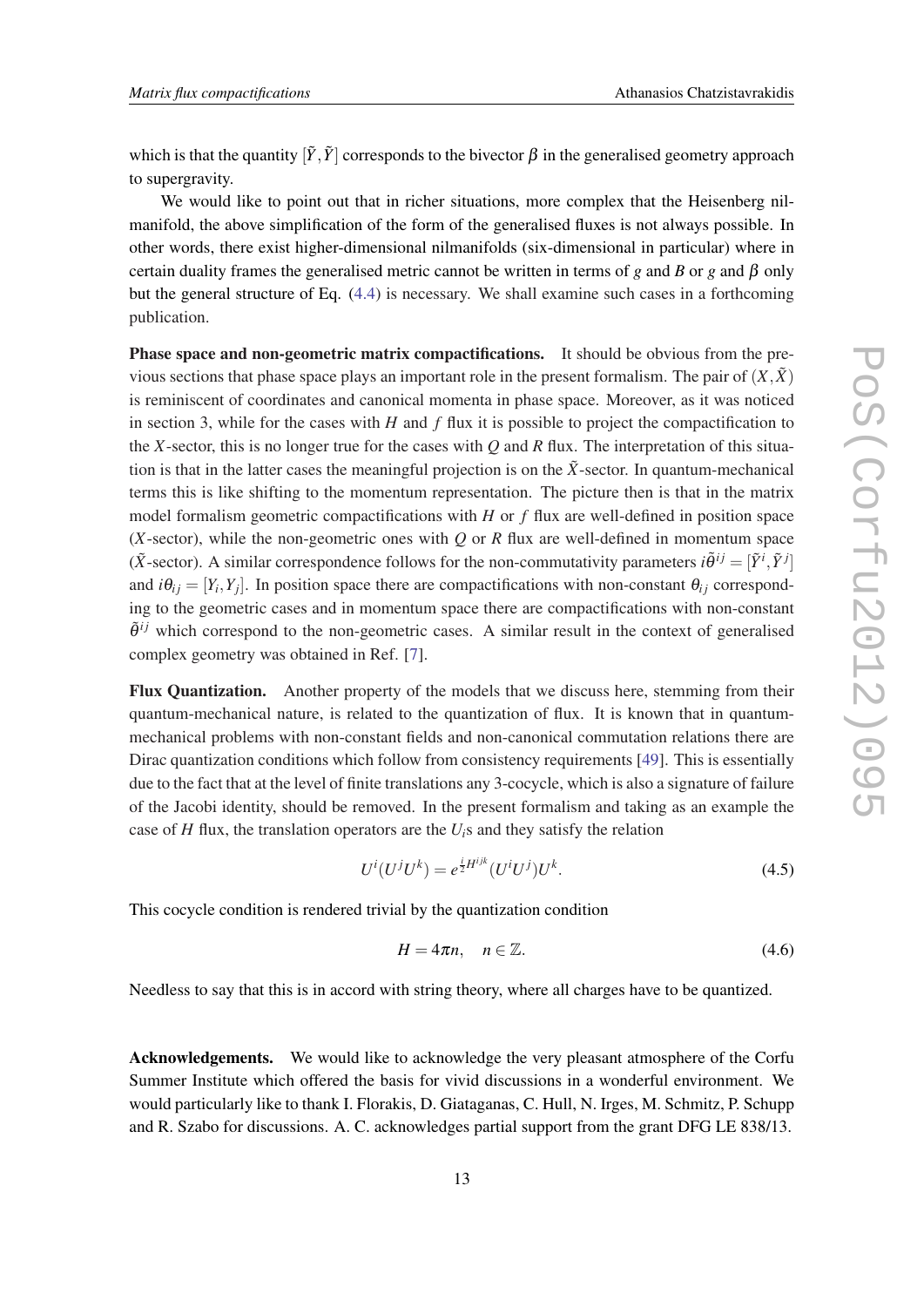### <span id="page-13-0"></span>References

- [1] C. M. Hull, JHEP 0510 (2005) 065 [hep-th/0406102].
- [2] C. M. Hull and R. A. Reid-Edwards, JHEP 0909 (2009) 014 [arXiv:0902.4032 [hep-th]].
- [3] G. Dall'Agata, N. Prezas, H. Samtleben and M. Trigiante, Nucl. Phys. B 799 (2008) 80 [arXiv:0712.1026 [hep-th]].
- [4] M. Gualtieri, math/0401221 [math-dg].
- [5] M. Grana, R. Minasian, M. Petrini and D. Waldram, JHEP 0904 (2009) 075 [arXiv:0807.4527 [hep-th]].
- [6] D. S. Berman and M. J. Perry, JHEP 1106 (2011) 074 [arXiv:1008.1763 [hep-th]].
- [7] D. Andriot, M. Larfors, D. Lüst and P. Patalong, JHEP 1109 (2011) 134 [arXiv:1106.4015 [hep-th]].
- [8] C. Hull and B. Zwiebach, JHEP 0909 (2009) 099 [arXiv:0904.4664 [hep-th]]; JHEP 0909 (2009) 090 [arXiv:0908.1792 [hep-th]]; O. Hohm, C. Hull and B. Zwiebach, JHEP 1007 (2010) 016 [arXiv:1003.5027 [hep-th]]; JHEP 1008 (2010) 008 [arXiv:1006.4823 [hep-th]].
- [9] D. Lüst, JHEP 1012 (2010) 084 [arXiv:1010.1361 [hep-th]]; PoS CORFU 2011 (2011) 086 [arXiv:1205.0100 [hep-th]].
- [10] R. Blumenhagen and E. Plauschinn, J. Phys. A 44 (2011) 015401 [arXiv:1010.1263 [hep-th]]; R. Blumenhagen, A. Deser, E. Plauschinn and F. Rennecke, JHEP 1302 (2013) 122 [arXiv:1211.0030 [hep-th]]; R. Blumenhagen, A. Deser, E. Plauschinn, F. Rennecke and C. Schmid, arXiv:1304.2784 [hep-th].
- [11] C. Condeescu, I. Florakis and D. Lust, JHEP 1204 (2012) 121 [arXiv:1202.6366 [hep-th]].
- [12] D. Mylonas, P. Schupp and R. J. Szabo, JHEP 1209 (2012) 012 [arXiv:1207.0926 [hep-th]].
- [13] D. A. Lowe, H. Nastase and S. Ramgoolam, Nucl. Phys. B 667 (2003) 55 [hep-th/0303173].
- [14] A. Chatzistavrakidis and L. Jonke, Phys. Rev. D 85 (2012) 106013 [arXiv:1202.4310 [hep-th]].
- [15] A. Chatzistavrakidis and L. Jonke, JHEP 1302 (2013) 040 [arXiv:1207.6412 [hep-th]].
- [16] T. Banks, W. Fischler, S. H. Shenker and L. Susskind, Phys. Rev. D55 (1997) 5112-5128 [hep-th/9610043].
- [17] N. Ishibashi, H. Kawai, Y. Kitazawa and A. Tsuchiya, Nucl. Phys. B 498 (1997) 467 [arXiv:hep-th/9612115].
- [18] T. Banks, Nucl. Phys. Proc. Suppl. 67 (1998) 180 [hep-th/9710231].
- [19] D. Bigatti and L. Susskind, In \*Cargese 1997, Strings, branes and dualities\* 277-318 [hep-th/9712072].
- [20] W. Taylor, In \*Trieste 1997, High energy physics and cosmology\* 192-271 [hep-th/9801182].
- [21] R. J. Szabo, Phys. Rept. 378 (2003) 207 [hep-th/0109162].
- [22] H. Aoki, Prog. Theor. Phys. 125 (2011) 521 [arXiv:1011.1015 [hep-th]]; arXiv:1209.4514 [hep-th].
- [23] A. Chatzistavrakidis, H. Steinacker and G. Zoupanos, JHEP 1109 (2011) 115 [arXiv:1107.0265 [hep-th]].
- [24] S. -W. Kim, J. Nishimura and A. Tsuchiya, JHEP 1210 (2012) 147 [arXiv:1208.0711 [hep-th]]; J. Nishimura and A. Tsuchiya, arXiv:1208.4910 [hep-th].